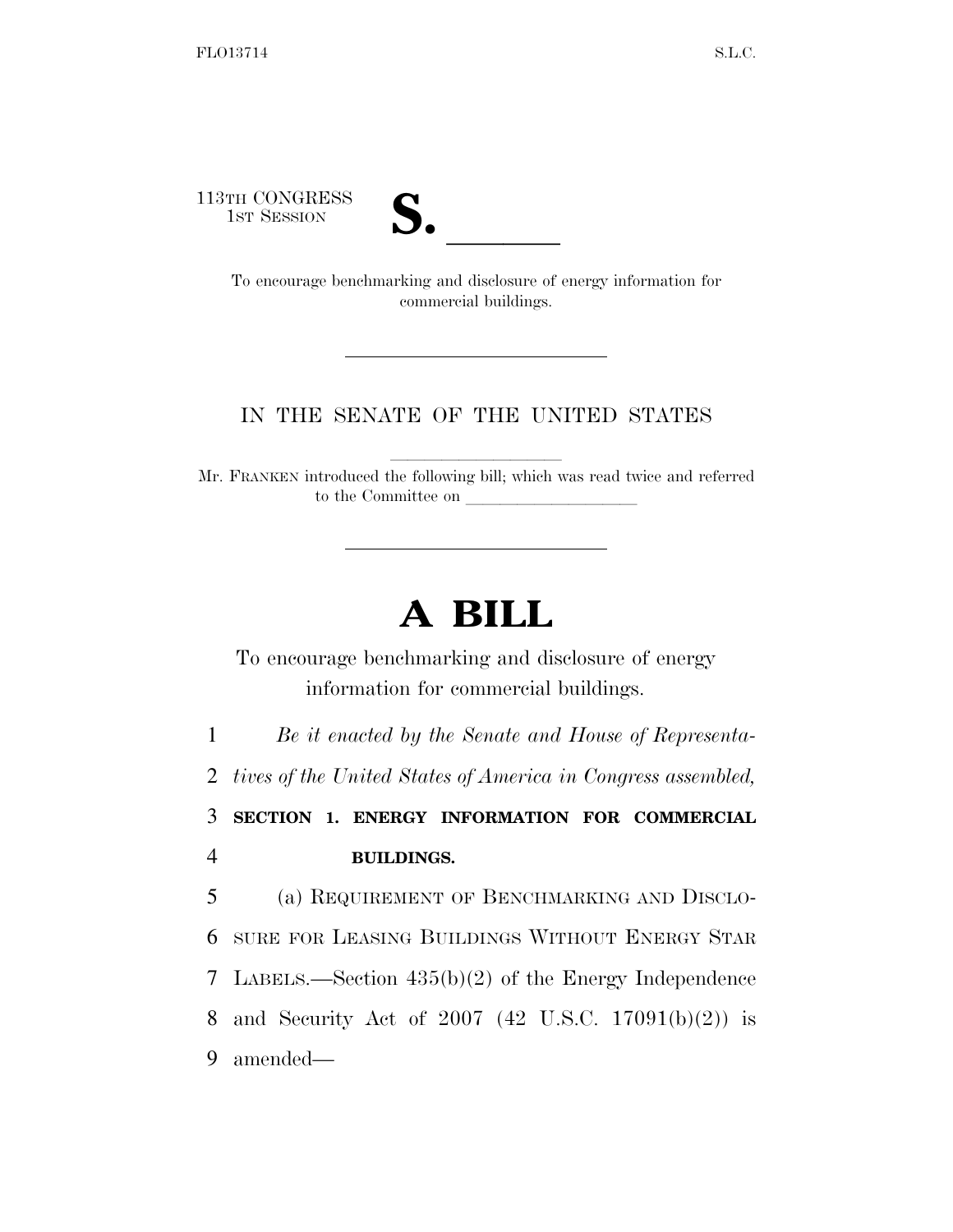| $\mathbf{1}$   | (1) by striking "paragraph $(2)$ " and inserting      |
|----------------|-------------------------------------------------------|
| $\overline{2}$ | "paragraph $(1)$ "; and                               |
| 3              | (2) by striking "signing the contract," and all       |
| $\overline{4}$ | that follows through the period at the end and in-    |
| 5              | serting the following:                                |
| 6              | "signing the contract, the following requirements are |
| 7              | met:                                                  |
| 8              | "(A) The space is renovated for all energy            |
| 9              | efficiency and conservation improvements that         |
| 10             | would be cost effective over the life of the lease,   |
| 11             | including improvements in lighting, windows,          |
| 12             | and heating, ventilation, and air conditioning        |
| 13             | systems.                                              |
| 14             | $\lq\lq(B)(i)$ Subject to clause (ii), the space is   |
| 15             | benchmarked under a nationally recognized, on-        |
| 16             | line, free benchmarking program, with public          |
| $17\,$         | disclosure, unless the space is a space for which     |
| 18             | owners cannot access whole building utility con-      |
| 19             | sumption data, including spaces—                      |
| 20             | "(I) that are located in States with                  |
| 21             | privacy laws that provide that utilities shall        |
| 22             | not provide such aggregated information to            |
| 23             | multitenant building owners; and                      |
| 24             | "(II) for which tenants do not provide                |
| 25             | consumption information to the<br>energy              |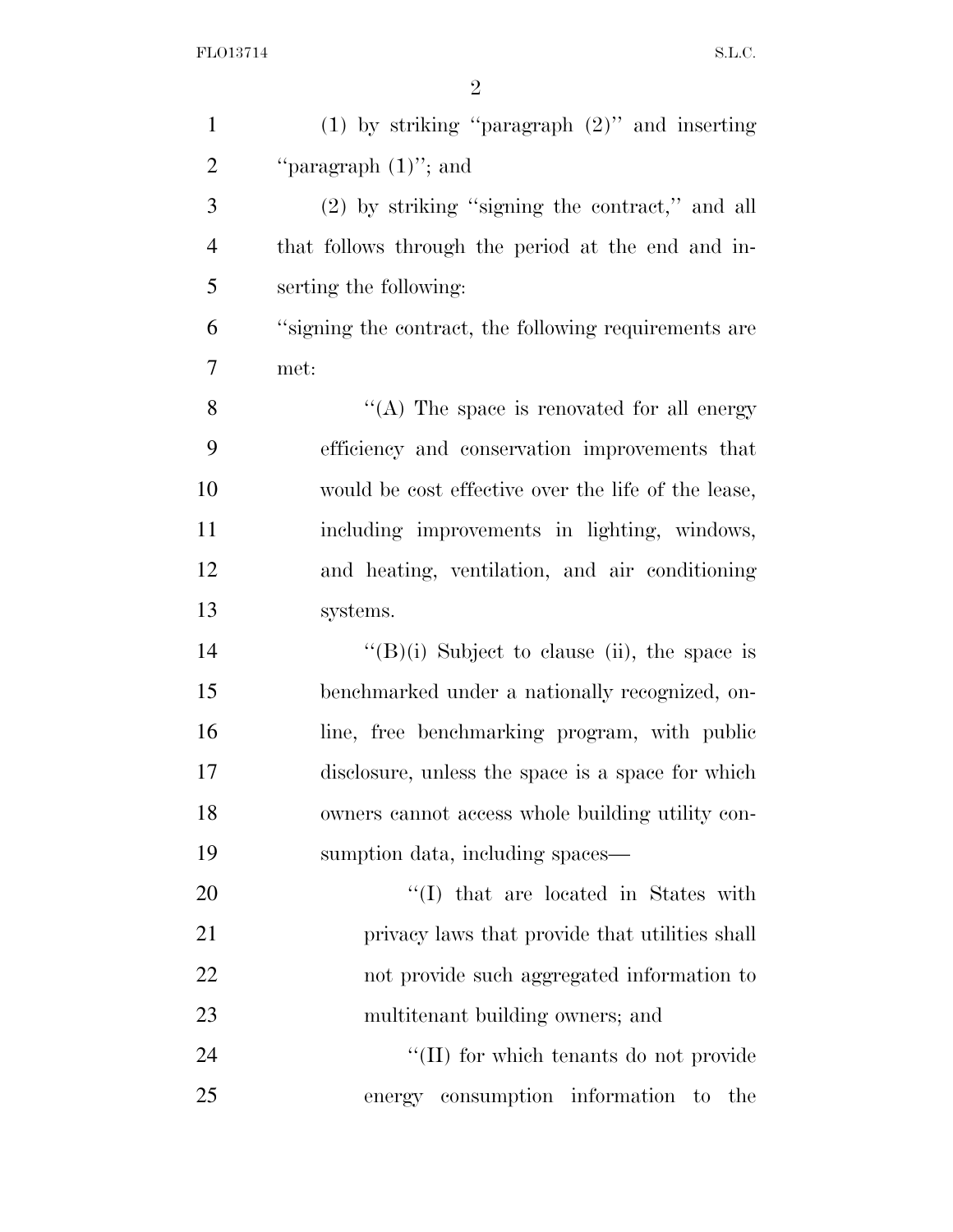FLO13714 S.L.C.

| $\mathbf{1}$   | commercial building owner in response to a          |
|----------------|-----------------------------------------------------|
| $\overline{2}$ | request from the building owner.                    |
| 3              | "(ii) A Federal agency that is a tenant of          |
| $\overline{4}$ | the space shall provide to the building owner, or   |
| 5              | authorize the owner to obtain from the utility,     |
| 6              | the energy consumption information of the           |
| 7              | space for the benchmarking and disclosure re-       |
| 8              | quired by this subparagraph.".                      |
| 9              | (b) DEPARTMENT OF ENERGY STUDY.—                    |
| 10             | $(1)$ IN GENERAL.—Not later than 2 years after      |
| 11             | the date of enactment of this Act, the Secretary    |
| 12             | shall complete a study, with opportunity for public |
| 13             | comment-                                            |
| 14             | $(A)$ on the impact of —                            |
| 15             | State and local performance<br>(i)                  |
| 16             | benchmarking and disclosure policies, and           |
| 17             | any associated building efficiency policies,        |
| 18             | for commercial and multifamily buildings;           |
| 19             | and                                                 |
| 20             | (ii) programs and systems in which                  |
| 21             | utilities provide aggregated information re-        |
| 22             | garding whole building energy consumption           |
| 23             | and usage information to owners of multi-           |
| 24             | tenant commercial, residential, and mixed-          |
|                |                                                     |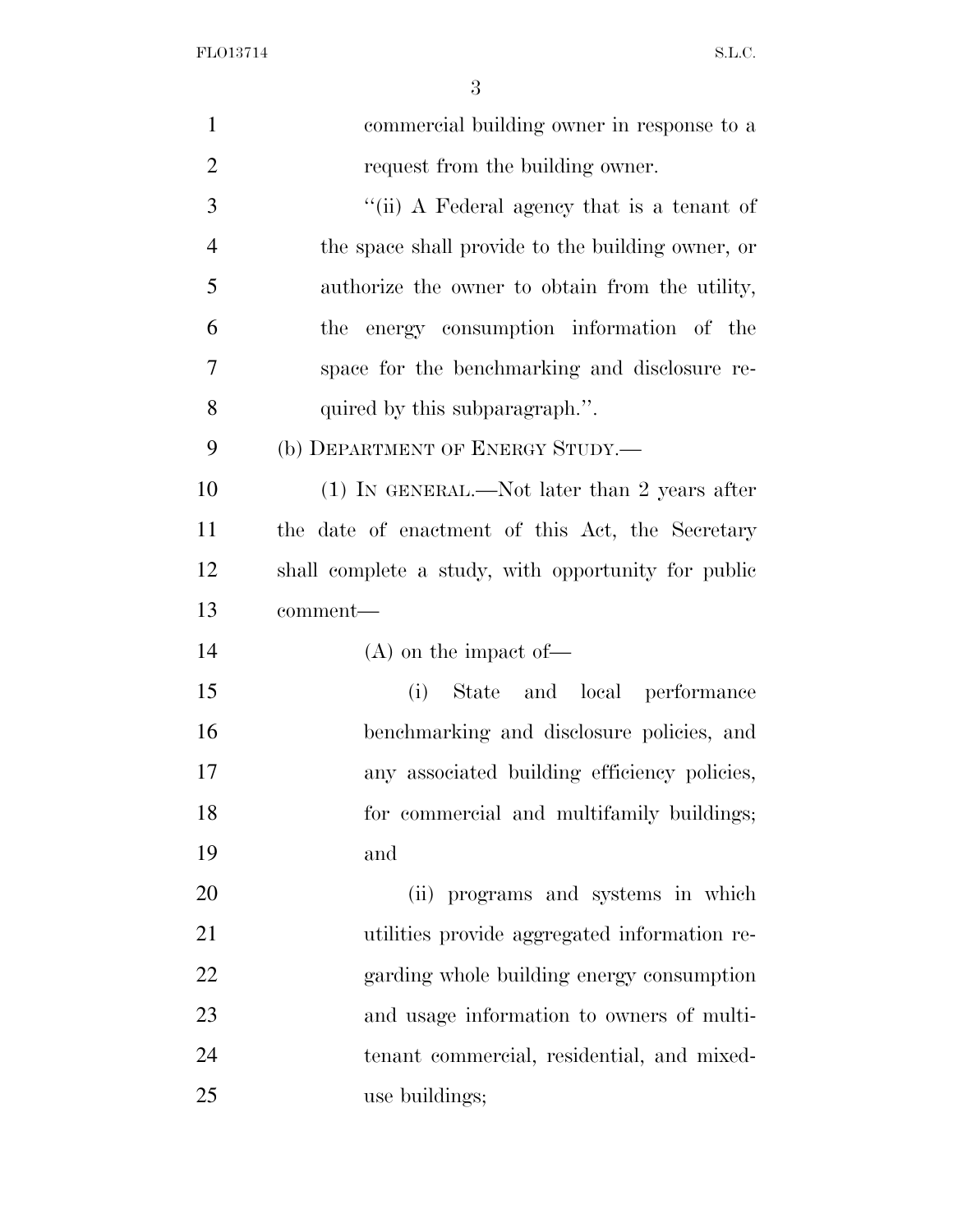| $\mathbf{1}$   | (B) that identifies best practice policy ap-  |
|----------------|-----------------------------------------------|
| $\overline{2}$ | proaches studied under subparagraph (A) that  |
| 3              | have resulted in the greatest improvements in |
| $\overline{4}$ | building energy efficiency; and               |
| 5              | (C) that considers—                           |
| 6              | (i) compliance rates and the benefits         |
| 7              | and costs of the policies and programs on     |
| 8              | building owners, utilities, tenants, and      |
| 9              | other parties;                                |
| 10             | (ii) utility practices, programs, and         |
| 11             | systems that provide aggregated energy        |
| 12             | consumption information to multitenant        |
| 13             | building owners, and the impact of public     |
| 14             | utility commissions and State privacy laws    |
| 15             | on those practices, programs, and systems;    |
| 16             | (iii) exceptions to compliance in exist-      |
| 17             | ing laws where building owners are not        |
| 18             | able to gather or access whole building en-   |
| 19             | ergy information from tenants or utilities;   |
| 20             | (iv) the treatment of buildings with—         |
| 21             | (I) multiple uses;                            |
| <u>22</u>      | (II) uses for which baseline infor-           |
| 23             | mation is not available; and                  |
| 24             | (III) uses that require high levels           |
| 25             | of energy intensities, such as data           |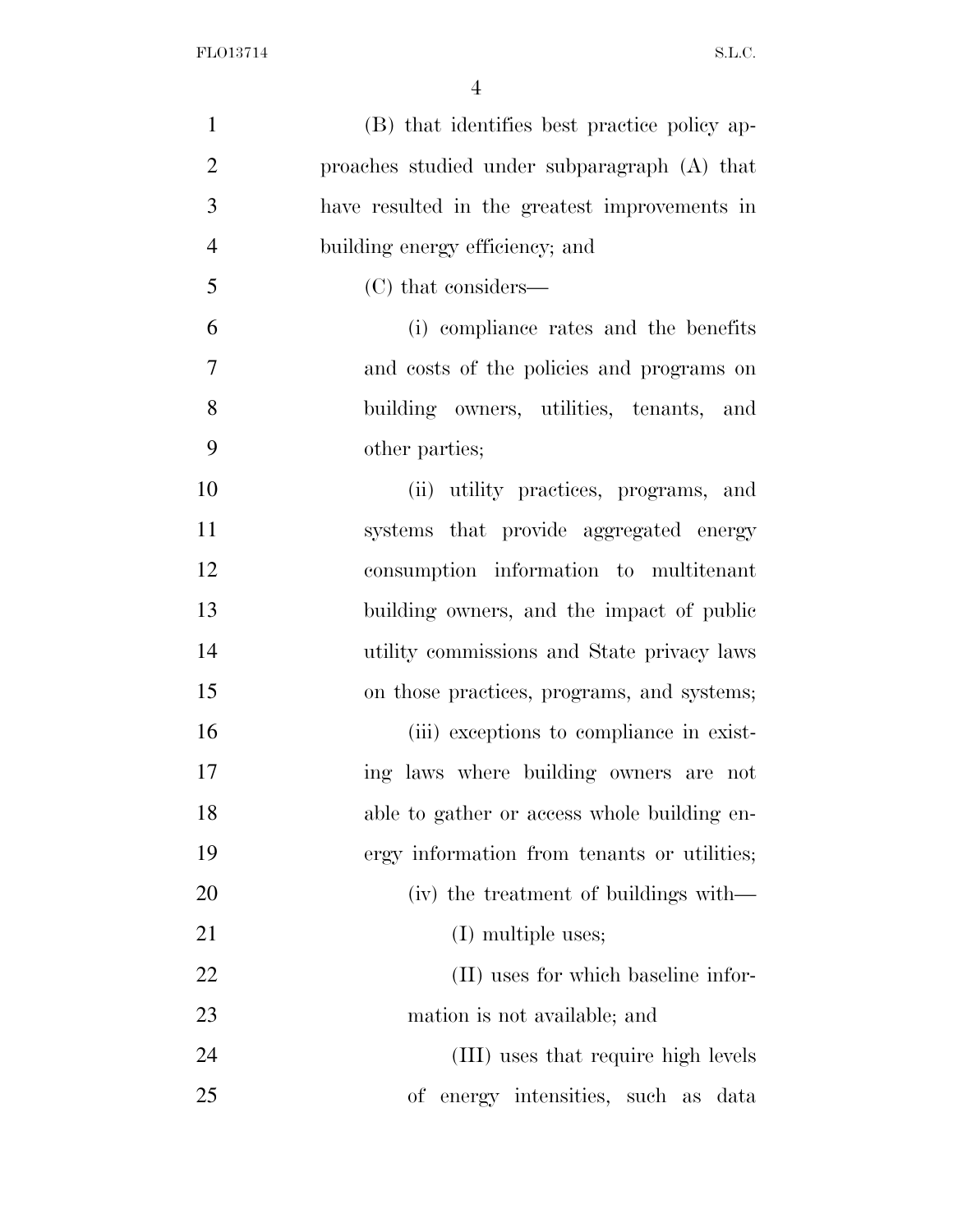FLO13714 S.L.C.

| $\mathbf{1}$   | centers, trading floors, and televisions              |
|----------------|-------------------------------------------------------|
| $\overline{2}$ | studios;                                              |
| 3              | (v) implementation practices, includ-                 |
| $\overline{4}$ | ing disclosure methods and phase-in of                |
| 5              | compliance;                                           |
| 6              | (vi) the safety and security of                       |
| 7              | benchmarking tools offered by government              |
| 8              | agencies, and the resiliency of those tools           |
| 9              | against cyber-attacks; and                            |
| 10             | (vii) international experiences with re-              |
| 11             | gard to building benchmarking and disclo-             |
| 12             | sure laws and data aggregation for multi-             |
| 13             | tenant buildings.                                     |
| 14             | (2) SUBMISSION TO CONGRESS.—At the conclu-            |
| 15             | sion of the study, the Secretary shall submit to Con- |
| 16             | gress a report on the results of the study.           |
| 17             | (c) CREATION AND MAINTENANCE OF DATABASES.—           |
| 18             | (1) IN GENERAL.—Not later than 18 months              |
| 19             | after the date of enactment of this Act and following |
| 20             | opportunity for public notice and comment, the Sec-   |
| 21             | retary, in coordination with other relevant agencies  |
| 22             | shall, to carry out the purpose described in para-    |
| 23             | $graph(2)$ —                                          |
| 24             | (A) assess existing databases; and                    |
| 25             | $(B)$ as necessary—                                   |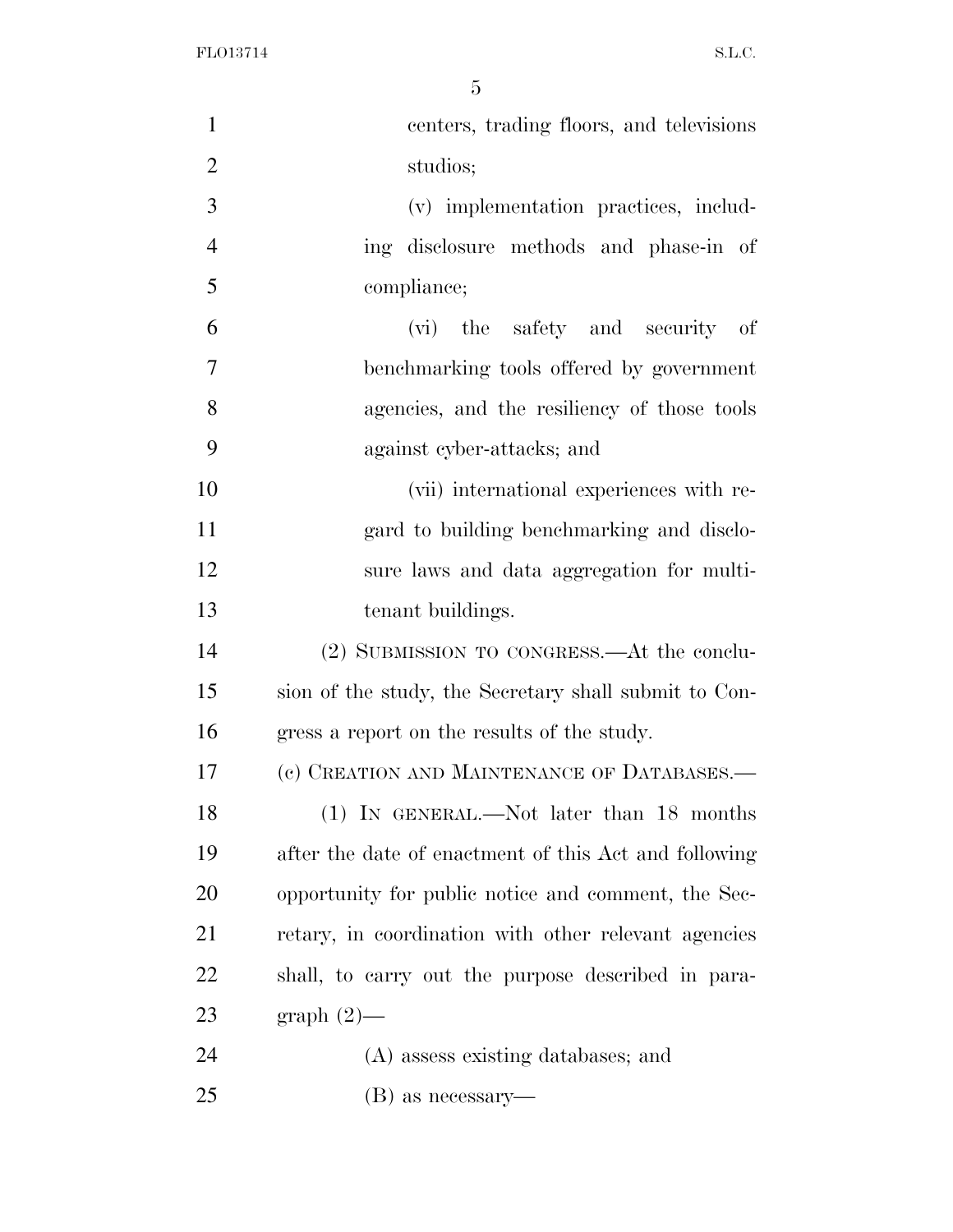FLO13714 S.L.C.

| $\mathbf{1}$   | (i) modify and maintain existing data-                          |
|----------------|-----------------------------------------------------------------|
| $\overline{2}$ | bases; or                                                       |
| 3              | (ii) create and maintain a new data-                            |
| $\overline{4}$ | base platform.                                                  |
| 5              | (2) PURPOSE.—The maintenance of existing                        |
| 6              | databases or creation of a new database platform                |
| 7              | under paragraph (1) shall be for the purpose of stor-           |
| 8              | ing and making available public energy-related infor-           |
| 9              | mation on commercial and multifamily buildings, in-             |
| 10             | cluding—                                                        |
| 11             | (A) data provided under Federal, State,                         |
| 12             | local, and other laws or programs regarding                     |
| 13             | building benchmarking and energy information                    |
| 14             | disclosure;                                                     |
| 15             | (B) buildings that have received energy                         |
| 16             | ratings and certifications; and                                 |
| 17             | (C) energy-related information on buildings                     |
| 18             | provided voluntarily by the owners of the build-                |
| 19             | ings, in an anonymous form, unless the owner                    |
| 20             | provides otherwise.                                             |
| 21             | (d) COMPETITIVE AWARDS.—Based on the results of                 |
| 22             | the research for the portion of the study described in sub-     |
| 23             | section $(b)(1)(A)(ii)$ , and with criteria developed following |
| 24             | public notice and comment, the Secretary may make com-          |
| 25             | petitive awards to utilities, utility regulators, and utility   |